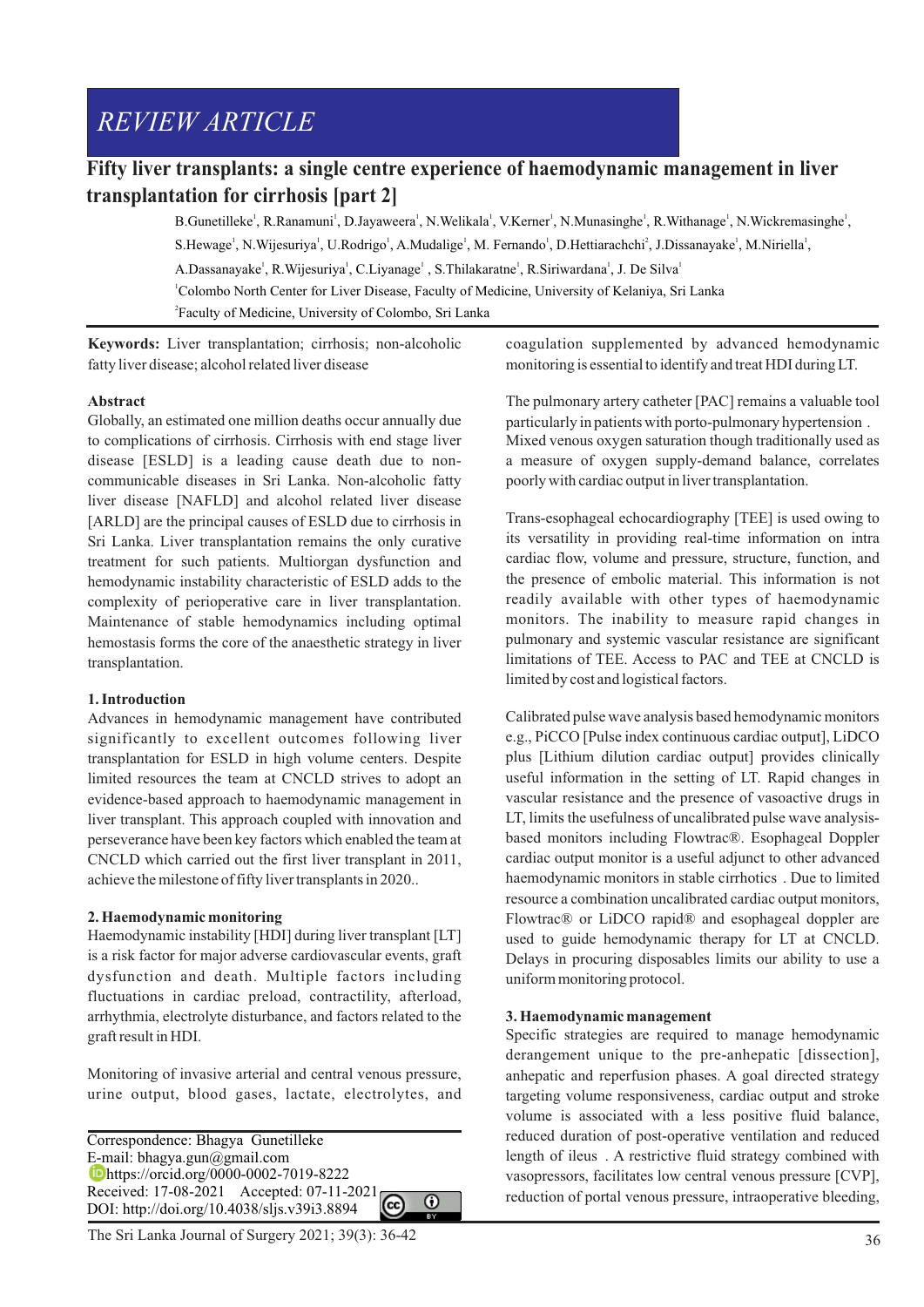pulmonary complications, duration of ventilation and length of ICU stay . The haemodynamic strategy adopted at CNCLD aims to achieve haemodynamic goals utilizing the minimum volume of intravenous fluid and blood products in combination with vasopressors and inotropes.

#### **4. Intravenous fluid**

The potential benefits of a restrictive fluid management strategy in LT are well recognized . Balanced salt solutions are the preferred crystalloid in LT. Solutions with a high sodium content should be used with caution as fluctuation of serum sodium concentration in the hyponatremic cirrhotic could result in osmotic demyelination. Metabolism of both acetate and lactate by the liver is compromised during liver transplantation. The lack of data relating to the use of buffered acetate containing balanced solutions in LT, the risk of acetate induced myocardial depression and the inability to assay acetate, limits the use of buffered acetate solutions in liver transplantation . Use of compound sodium lactate solutions in donor hepatectomy is associated with higher lactate, peak total bilirubin concentration, a prolonged prothrombin time and lower albumin concentration when compared to those treated with acetate containing solutions. These changes attributed to compound sodium lactate however did not result in an increase in complications or a prolonged hospital stay .

Compound sodium lactate solutions should be used with caution in pediatric recipients of live donor liver grafts until further evidence becomes available regarding its safety in comparison to normal saline . Compound sodium lactate is the crystalloid of choice for adult liver transplantation at CNCLD. Hourly blood gas analysis permits close monitoring of lactate. When compared with an albumin-based regime, crystalloid use in live donor liver transplant [LDLT] is associated with better outcomes .

5% albumin is widely used as a replacement fluid in liver transplant. Albumin a molecule critical to the integrity of the endothelial glycocalyx, expands intravascular volume with minimal effect on portal venous pressure. This fluid however, may contribute to albumin shift out of the intravascular compartment.

At CNCLD, 5% albumin is used if a large volume of ascitic fluid is drained in the dissection phase, if large volume crystalloid use is anticipated and in the presence of a steep rise in serum lactate precluding the use of compound sodium lactate. A plasma albumin above 25 g/l is targeted until the hepatic synthesis of albumin is restored, usually around the third postoperative day .

The use of synthetic starch colloid solutions in critically ill patients has been associated with an increase in the need for renal replacement therapy . The use of synthetic starch solutions in liver transplant is not widespread in the absence of robust evidence regarding its safety in this setting.

At CNCLD, all intravenous fluids are infused via a rapid infuser which delivers fluid at 37°C, at rates of up to 750ml/minute. Inline volume and pressure monitors and air detection systems are useful safety features incorporated in this device.

#### **5. Vasopressors**

Restrictive use of intravenous fluid results in greater dependence on vasopressors to maintain hemodynamic stability. Though the use of vasopressors, preoperative renal dysfunction and postoperative anemia have been identified as predictors of early post LT renal dysfunction, this relationship may reflect severity of underlying ESLD and the requirement for vasopressors rather than causality .

Terlipressin, a splanchnic vasoconstrictor improves renal perfusion, reduces the risk of post-operative acute kidney injury [AKI], small for size graft syndrome and is used in the management of portal hypertension .

Vasopressors have a volume sparing effect. This results in a lower fluid balance at the end of LT. This is true even of older patients with higher MELD scores, larger blood loss, given greater volumes of blood products. A reduced positive fluid balance was associated with a lower incidence of postoperative acute kidney injury; shorter duration of ventilation and ICU stay . In patients with a positive fluid balance, use of vasopressors reduced the need for renal replacement therapy and improved 1 year mortality. Noradrenaline [NE] is preferred to dopamine, adrenaline, and vasopressin as the first line vasopressor. The low endogenous vasopressin levels in ESLD results in a rapid response to exogenous vasopressin. Vasopressin is useful in managing the vasoplegic syndrome, which occurs predominantly in the reperfusion phase of liver transplantation.

Vasopressin is synergistic with NE and is added when NE dose exceeds 0.1 µg/kg/min .

Hemodynamic management for liver transplantation at CNCLD is outlined in 'Guide to Hemodynamic Management in Liver Transplantation-CNCLD [Annexure 1].

## **6. Inotropes**

The combination of a preoperative ejection fraction less than 50%, prolongation of QT interval and diastolic dysfunction is strongly suggestive of underlying cirrhotic cardiomyopathy. Left and right ventricular dysfunction are common, particularly during reperfusion. Dobutamine is the inotrope of choice at CNCLD. Inhaled nitric oxide, prostacyclin,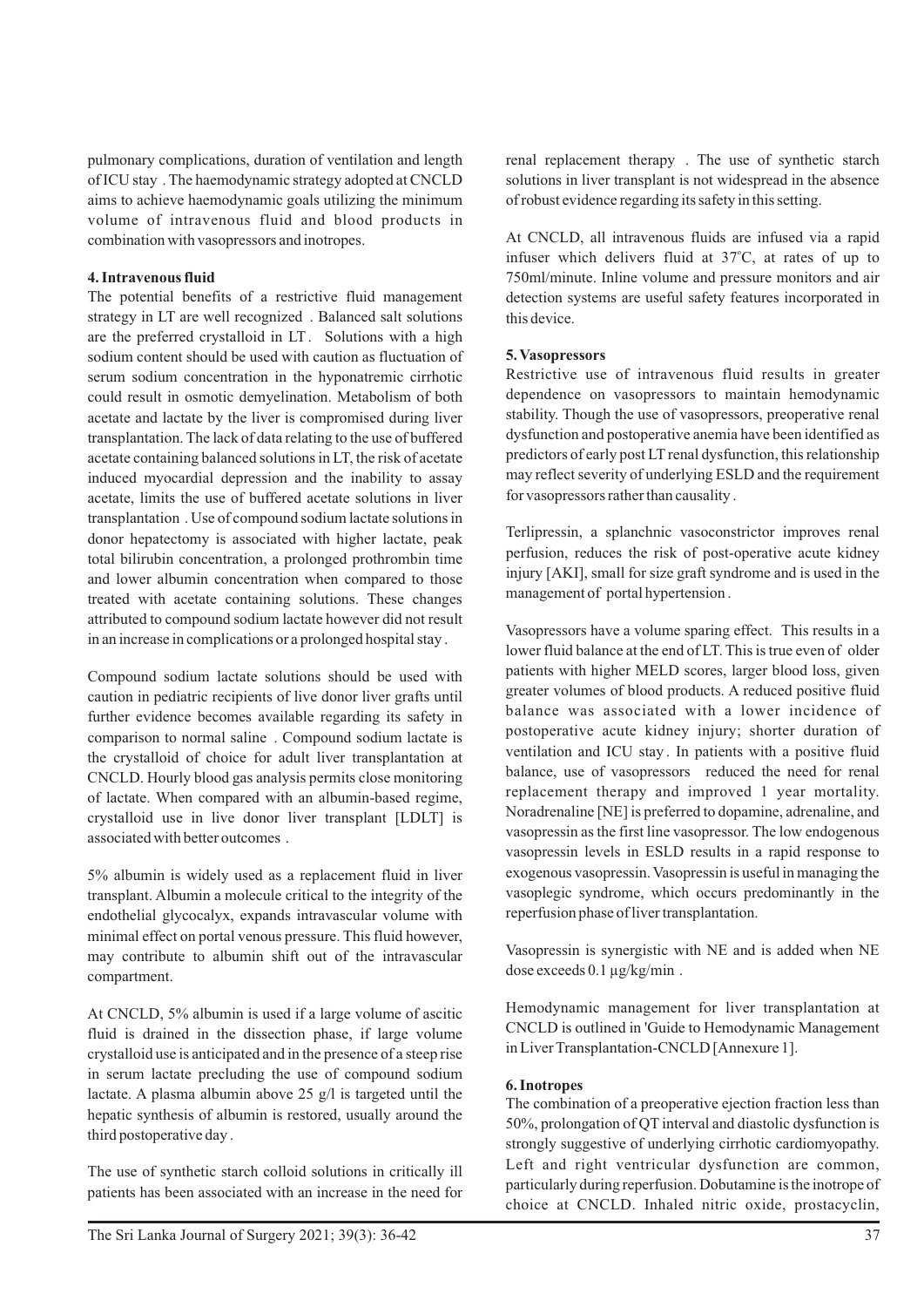

**Figure 1.** The concept of rebalanced hemostasis in patients with liver disease: Communication from the ISTH SSC working group on hemostatic management of patients with liver disease.

[Courtesy: Journal of Thrombosis and Haemostasis, Volume: 19, Issue: 4, Pages: 1116-1122, First published: 31 March 2021, DOI: [10.1111/jth.15239]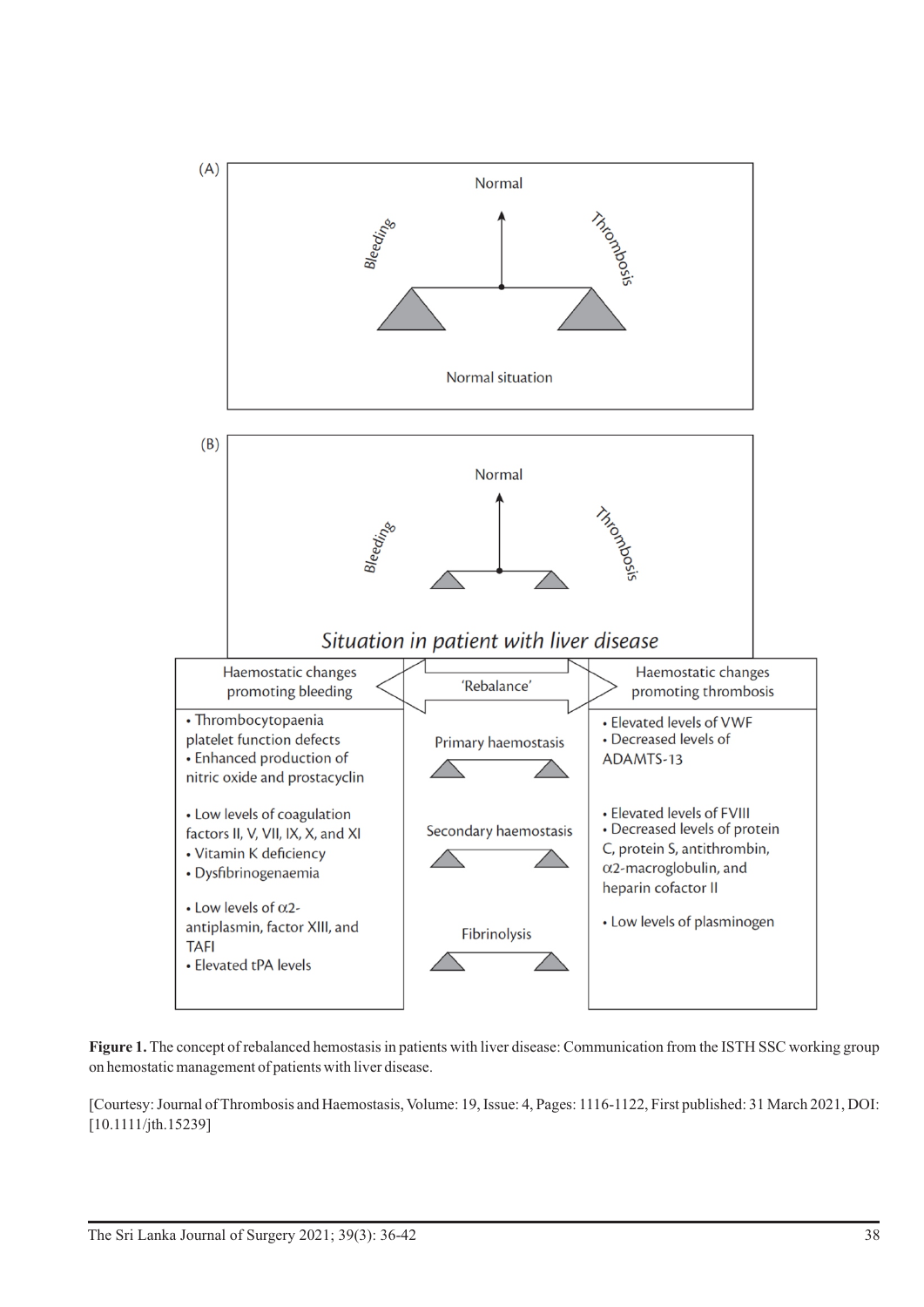intravenous milrinone and extracorporeal membrane oxygenation [ECMO] have been used to treat portopulmonary hypertension.

## **7. Rebalanced hemostasis and management of coagulation**

Chronic end stage liver disease is characterized by derangements in primary and secondary hemostasis and fibrinolysis [Figure 1].

ESLD is characterized by re-balanced hemostasis with reduced hemostatic reserve [Fig 1]. This precarious balance could tilt to a hyper or hypocoagulable state induced by stressors including surgery, infection, or ischemiareperfusion injury. Standard tests of coagulation; platelet count, prothrombin time [PT], activated partial thromboplastin time [APTT] and fibrinogen levels are of limited value in complex acquired disorders of hemostasis as seen in ESLD. PT is unaffected by changes in levels of protein C and S. Use of PT and INR to guide correction of coagulopathy in ESLD results in over correction of coagulopathy.

Increased levels of Von Willebrand factor [VWF] and reduction of VWF cleavage protein ADAMTS-13 predisposes to thrombosis despite thrombocytopenia [18].

Hyperfibrinolysis is not readily detected by standard tests of coagulation. Hyperfibrinolysis during the pre-anhepatic phase and fulminant hyperfibrinolysis with diffuse bleeding in the anhepatic and reperfusion phases should be treated with antifibrinolytics. Hyperfibrinolysis in the reperfusion phase is usually self-limiting and resolves spontaneously. Resolution of hyperfibinolysis is an early indicator of graft function. In the absence of profuse bleeding, prophylactic use of hemostatic products prior to invasive procedures and liver transplantation is not recommended.

Dynamic, whole blood point of care viscoelastic hemostatic tests [VHT] such as Thromboelastography [TEG®] and rotational thromboelastometry [ROTEM®] indicates the status of clot formation, clot strength and fibrinolysis within a short turnaround time. VHT guided hemostatic therapy does not increase the risk bleeding or thrombotic complications [19].

VHTs reliably predict bleeding and need for blood products in LT resulting in reduced usage of blood products, a lower rate of complications and improved survival after LT[19].

ROTEM, EXTEM MCF correlates with platelet count and fibrinogen levels. EXTEM A5, an early indicator of impaired clot firmness secondary to critically low levels of platelets and fibrinogen levels, is a good linear predictor of EXTEM

MCF. FIBTEM MCF which correlates with fibrinogen levels is used to differentiate low platelet count from a low fibrinogen level, as the cause of impaired clot firmness [20, 21].

The lack of facilities for Point-of-care VHT testing within the operation theatre complex at CNCLD limits its usefulness in managing rapidly evolving coagulopathy.

## **8. Transfusion of blood products**

Advances in surgery, anaesthesia and VHT guided coagulation therapy have revolutionized management of bleeding in liver transplantation. Increased requirement for blood products could reflect coagulopathy and severity of underlying ESLD. VHT guided management of coagulation reduces the risks of fluid overload, raised pulmonary arterial and portal venous pressure and adverse effects attributed to blood products [22-24]

The use of FFP in LT needs to be considered carefully due to concerns regarding its safety, and lack of evidence of benefit particularly when used to in the setting of impaired thrombin generation [19, 25]. The number of units of packed red cells and the volume of plasma transfused correlates with reduced one year survival following liver transplant [22, 26]. Transfusion related immune modulation and risk of infection, neutrophil-mediated exaggerated inflammatory response to tissue damage and ischemia-reperfusion adversely impact outcome following LT. Red cell transfusion is an independent risk factor for early acute kidney injury post liver transplant [27]. Platelet transfusion is a risk factor for acute lung injury, graft injury and correlates strongly with poor post-transplant outcome [22, 28-30].

Advances in perioperative care, evidence linking blood products with adverse outcomes, use of protocols based on VHT and the availability of factor concentrates have led to a reduction in transfusion requirements [19, 31]. At CNCLD, management of coagulopathy in LT is based on the Essen university A5 protocol [19]. The use of platelet concentrates and fresh frozen plasma is restricted to patients with significant bleeding and is guided by VHT. Cryoprecipitate use as the source of fibrinogen is guided by VHT, in the presence of clinically significant bleeding. The use of factor concentrates is limited due to high cost. Leukocyte depleted red blood cell transfusion is based on need.

## **9. Enhanced recovery after liver transplant surgery**

Adoption of a protocol of evidence-based interventions including the use of advanced hemodynamic monitoring, adherence to a restrictive fluid protocol, viscoelastic test guided use of blood products and monitoring the depth of anaesthesia has resulted in improved outcome following LT.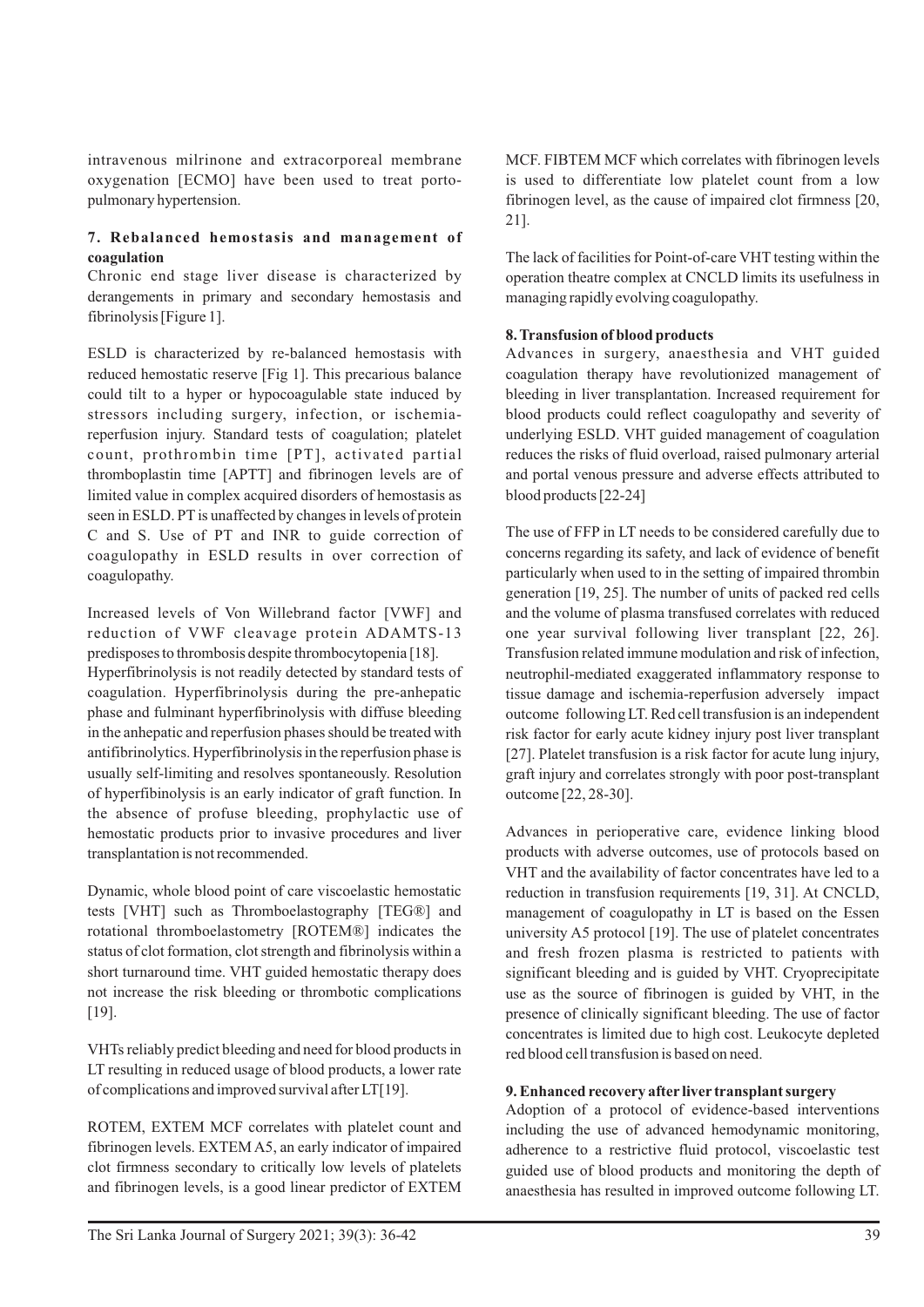Adoption of such a protocol is associated with early extubation, early mobilization, reduction of postoperative ventilation, postoperative complications, length of intensive care and hospital stay and cost. Adoption of the protocol has been linked to a rapid pace of recovery even in the sicker, high MELD patients [32-34].

Achievement of enhanced recovery following LT is a surrogate marker of the quality of perioperative care. Since adoption of this strategy, 20% of patients undergoing LT at CNCLD have been extubated in operation theatre and fast tracked to discharge.

#### **10. Summary**

Haemodynamic management in liver transplantation for cirrhosis is challenging due to a complex interplay of factors associated with ESLD, liver graft, surgery and anaesthesia. As complex changes in haemodynamics and coagulation in this setting are better understood adoption of evidence based haemodynamic management, haemostatic interventions guided by viscoelastic hemostatic interventions in combination with an enhanced recovery protocol have resulted in improved outcomes following liver transplantation.

All authors disclose no conflict of interest. The study was conducted in accordance with the ethical standards of the relevant institutional or national ethics committee and the Helsinki Declaration of 1975, as revised in 2000.

#### **References**

1. Klinck JR, De Wolf A. Liver transplantation: anaesthesia and perioperative care. Oxford Textbook of Transplant Anaesthesia and Critical Care. 2015:223.

https://doi.org/10.1093/med/9780199651429.003.0022

- 2. Perilli V, Aceto P, Sacco T, Modesti C, Ciocchetti P, Vitale F, et al. Anaesthesiological strategies to improve outcome in liver transplantation recipients. Eur Rev Med Pharmacol Sci. 2016;20[15]:3172-7.
- 3. Reydellet L, Blasco V, Mercier M-F, Antonini F, Nafati C, Harti-Souab K, et al., editors. Impact of a goal-directed therapy protocol on postoperative fluid balance in patients undergoing liver transplantation: a retrospective study. Annales francaises d'anesthesie et de reanimation; 2014: Elsevier. https://doi.org/10.1016/j.annfar.2013.12.016
- 4. Massicotte L, Perrault M-A, Denault AY, Klinck JR, Beaulieu D, Roy J-D, et al. Effects of phlebotomy and phenylephrine infusion on portal venous pressure and systemic hemodynamics during liver transplantation. Transplantation. 2010;89[8]:920-7. https://doi.org/10.1097/TP.0b013e3181d7c40c
- 5. Carrier FM, Chassé M, Wang HT, Aslanian P, Iorio S, Bilodeau M, et al. Restrictive fluid management strategies and outcomes in liver transplantation: a systematic review. Canadian Journal of Anesthesia/Journal canadien d'anesthésie. 2020;67[1]:109-27. https://doi.org/10.1007/s12630-019-01480-y
- 6. Carrier FM, Sylvestre M-P, Massicotte L, Bilodeau M, Chassé M. Effects of intraoperative hemodynamic management on postoperative acute kidney injury in liver transplantation: An observational cohort study. PloS one. 2020;15[8]:e0237503. https://doi.org/10.1371/journal.pone.0237503
- 7. Pfortmueller CA, Funk G-C, Reiterer C, Schrott A, Zotti O, Kabon B, et al. Normal saline versus a balanced crystalloid for goaldirected perioperative fluid therapy in major abdominal surgery: a double-blind randomised controlled study. British journal of anaesthesia. 2018;120[2]:274-83. https://doi.org/10.1016/j.bja.2017.11.088
- 8. Ellekjaer KL, Perner A, Jensen MM, Møller MH. Lactate versus acetate buffered intravenous crystalloid solutions: a scoping review. British Journal of Anaesthesia. 2020.
- https://doi.org/10.1016/j.bja.2020.07.017 9. Shin WJ, Kim YK, Bang JY, Cho SK, Han SM, Hwang GS. Lactate and liver function tests after living donor right hepatectomy: a comparison of solutions with and without lactate. Acta Anaesthesiologica Scandinavica. 2011;55[5]:558-64. https://doi.org/10.1111/j.1399-6576.2011.02398.x
- 10.Dai Wb, Chen Lk, Qi Sy, Pan Zy, Zhang X, Huang Ll, et al. Lactated Ringer's solution versus normal saline in pediatric living donor liver transplantation: A matched retrospective cohort study. Pediatric Anesthesia. 2021;31[6]:702-12. https://doi.org/10.1111/pan.14181
- 11.Huang C-J, Cheng K-W, Chen C-L, Wu S-C, Shih T-H, Yang S-C, et al. Clinical beneficial effects of using crystalloid only in recipients of living donor liver transplantation. International journal of environmental research and public health. 2017;14[11]:1418. https://doi.org/10.3390/ijerph14111418
- 12.Amouzandeh M, Nowak G, Januszkiewicz A, Wernerman J, Rooyackers O, Norberg Å. Albumin mass balance and kinetics in liver transplantation. Critical Care. 2018;22[1]:1-10. https://doi.org/10.1186/s13054-018-2053-6
- 13. Perner A, Haase N, Guttormsen AB, Tenhunen J, Klemenzson G, Åneman A, et al. Hydroxyethyl starch 130/0.42 versus Ringer's acetate in severe sepsis. New England Journal of Medicine. 2012;367[2]:124-34.
- 14. Wiesen P, Massion PB, Joris J, Detry O, Damas P. Incidence and risk factors for early renal dysfunction after liver transplantation. World journal of transplantation. 2016;6[1]:220. https://doi.org/10.5500/wjt.v6.i1.220
- 15. Bezinover D, Mukhtar A, Wagener G, Wray C, Blasi A, Kronish K, et al. Hemodynamic Instability During Liver Transplantation in Patients with End-Stage Liver Disease: A Consensus Document from ILTS, LICAGE, and SATA. Transplantation. 2021. https://doi.org/10.1097/TP.0000000000003642
- 16.Wagener G, Kovalevskaya G, Minhaz M, Mattis F, Emond JC, Landry DW. Vasopressin deficiency and vasodilatory state in end-stage liver disease. Journal of cardiothoracic and vascular anesthesia. 2011;25[4]:665-70. https://doi.org/10.1053/j.jvca.2010.09.018

liver transplantation. Transplantation proceedings; 2010: Elsevier. https://doi.org/10.1016/j.transproceed.2010.04.051

17.Keegan M, Gali B, Brown D, Harrison B, Plevak D, Findlay J, editors. Serum vasopressin concentrations during orthotopic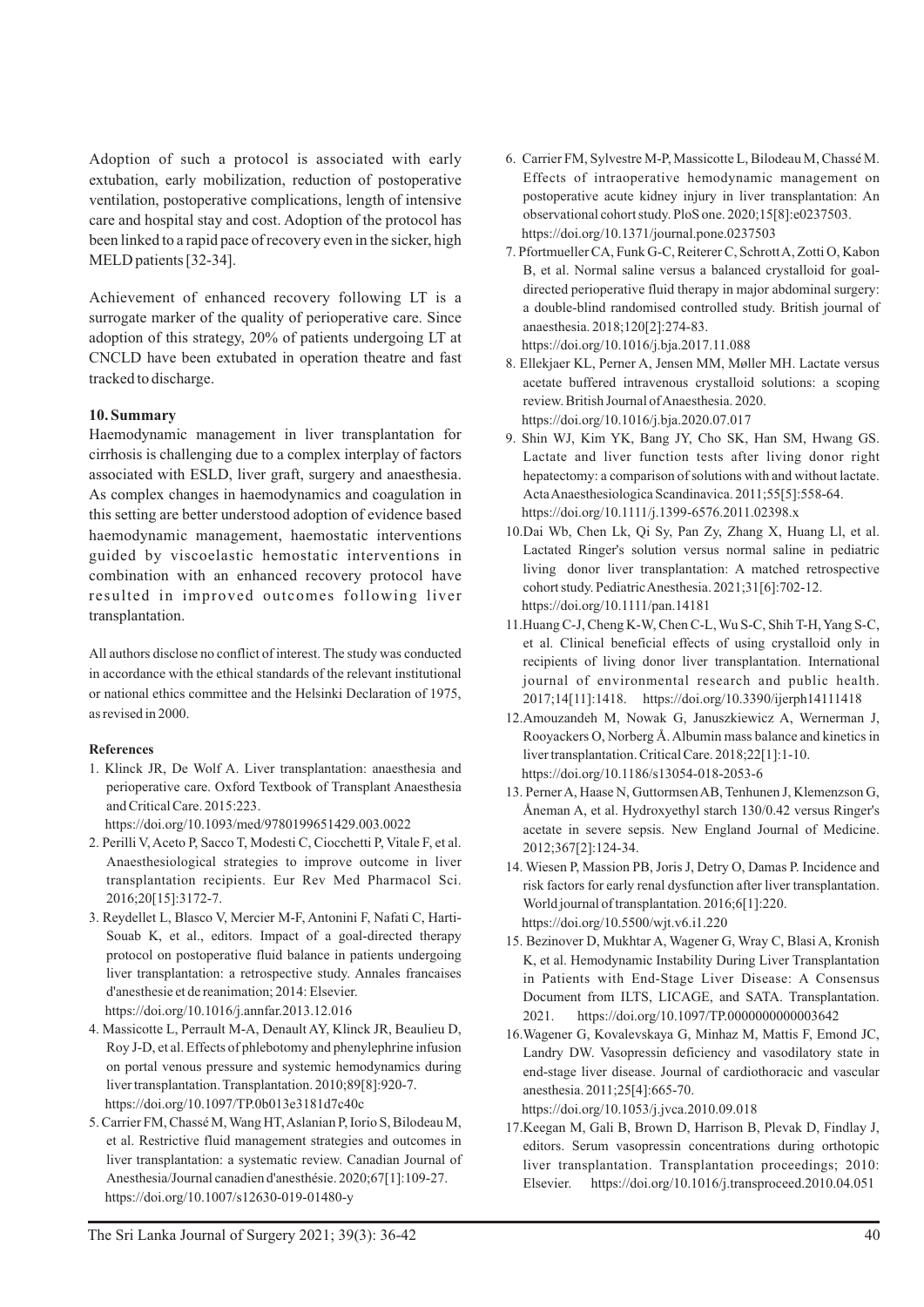- 18.Lisman T, Hernandez Gea V, Magnusson M, Roberts L, Stanworth S, Thachil J, et al. The concept of rebalanced hemostasis in patients with liver disease: Communication from the ISTH SSC working group on hemostatic management of patients with liver disease. Journal of Thrombosis and Haemostasis. 2021;19[4]:1116-22. https://doi.org/10.1111/jth.15239
- 19.Görlinger K, Sakai T, Dirkmann D, Planinsic RM, Yassen K, Saner FH. Bleeding related to liver transplant. Management of Bleeding Patients: Springer; 2021. p. 339-59. https://doi.org/10.1007/978-3-030-56338-7\_35
- 20.Song J-G, Jeong S-M, Jun I-G, Lee H-M, Hwang G-S. Fiveminute parameter of thromboelastometry is sufficient to detect thrombocytopenia and hypofibrinogenaemia in patients undergoing liver transplantation. British journal of anaesthesia. 2014;112[2]:290-7. https://doi.org/10.1093/bja/aet325
- 21. Álamo J-M, León A, Mellado P, Bernal C, Marín L, Cepeda C, et al., editors. Is "Intra-operating Room" Thromboelastometry Useful in Liver Transplantation? A Case-Control Study in 303 Patients. Transplantation proceedings; 2013: Elsevier. https://doi.org/10.1016/j.transproceed.2013.11.008
- 22. de Boer MT, Christensen MC, Asmussen M, van der Hilst CS, Hendriks HG, Slooff MJ, et al. The impact of intraoperative transfusion of platelets and red blood cells on survival after liver transplantation. Anesthesia & Analgesia. 2008;106[1]:32-44. https://doi.org/10.1213/01.ane.0000289638.26666.ed
- 23. Hendriks H, Van der Meer J, de Wolf JTM, Peeters P, Porte R, De Jong K, et al. Intraoperative blood transfusion requirement is the main determinant of early surgical re intervention after orthotopic liver transplantation. Transplant international. 2004;17[11]:673-9.

https://doi.org/10.1111/j.1432-2277.2004.tb00493.x

- 24. O'Leary JG, Greenberg CS, Patton HM, Caldwell SH. AGA clinical practice update: coagulation in cirrhosis. Gastroenterology. 2019;157[1]:34-43. e1. https://doi.org/10.1053/j.gastro.2019.03.070
- 25.Levy JH, Grottke O, Fries D, Kozek-Langenecker S. Therapeutic plasma transfusion in bleeding patients: a systematic review. Anesthesia & Analgesia. 2017;124[4]:1268-76. https://doi.org/10.1213/ANE.0000000000001897
- 26. Biancofiore G, Blasi A, De Boer MT, Franchini M, Hartmann M, Lisman T, et al. Perioperative hemostatic management in the cirrhotic patient: a position paper on behalf of the Liver Intensive Care Group of Europe [LICAGE]. Minerva anestesiologica. 2019;85[7]:782-98.

https://doi.org/10.23736/S0375-9393.19.13468-2

- 27.Mrzljak A, Franusic L, Pavicic-Saric J, Kelava T, Jurekovic Z, Kocman B, et al. Pre-and intraoperative predictors of acute kidney injury after liver transplantation. World Journal of Clinical Cases. 2020;8[18]:4034. https://doi.org/10.12998/wjcc.v8.i18.4034
- 28.Hartmann M, Walde C, Dirkmann D, Saner FH. Safety of coagulation factor concentrates guided by ROTEM™-analyses in liver transplantation: results from 372 procedures. BMC anesthesiology. 2019;19[1]:1-11.

https://doi.org/10.1186/s12871-019-0767-x

- 29.Zheng W, Zhao K-M, Luo L-H, Yu Y, Zhu S-M. Perioperative single-donor platelet apheresis and red blood cell transfusion impact on 90-day and overall survival in living donor liver transplantation. Chinese medical journal. 2018;131[4]:426. https://doi.org/10.4103/0366-6999.225049
- 30. Pereboom IT, de Boer MT, Haagsma EB, Hendriks HG, Lisman T, Porte RJ. Platelet transfusion during liver transplantation is associated with increased postoperative mortality due to acute lung injury. Anesthesia & Analgesia. 2009;108[4]:1083-91. https://doi.org/10.1213/ane.0b013e3181948a59
- 31.Zamper RP, Amorim TC, Queiroz VN, Lira JD, Costa LGV, Takaoka F, et al. Association between viscoelastic tests-guided therapy with synthetic factor concentrates and allogenic blood transfusion in liver transplantation: a before-after study. BMC anesthesiology. 2018;18[1]:1-12.

https://doi.org/10.1186/s12871-018-0664-8

- 32. Mandell MS, Huang J, Zhao J. Enhanced recovery after surgery and practical application to liver transplantation. Best Practice & Research Clinical Anaesthesiology. 2020;34[1]:119-27. https://doi.org/10.1016/j.bpa.2020.02.001
- 33.Rodríguez-Laiz GP, Melgar-Requena P, Alcázar-López CF, Franco-Campello M, Villodre-Tudela C, Pascual-Bartolomé S, et al. Fast-Track Liver Transplantation: Six-year Prospective Cohort Study with an Enhanced Recovery After Surgery [ERAS] Protocol. World Journal of Surgery. 2021;45[5]:1262-71. https://doi.org/10.1007/s00268-021-05963-2
- 34.Biancofiore G, Tomescu DR, Mandell MS, editors. Rapid recovery of liver transplantation recipients by implementation of fast-track care steps: what is holding us Back? Seminars in cardiothoracic and vascular anesthesia; 2018: SAGE Publications Sage CA: Los Angeles, CA. https://doi.org/10.1177/1089253218761124